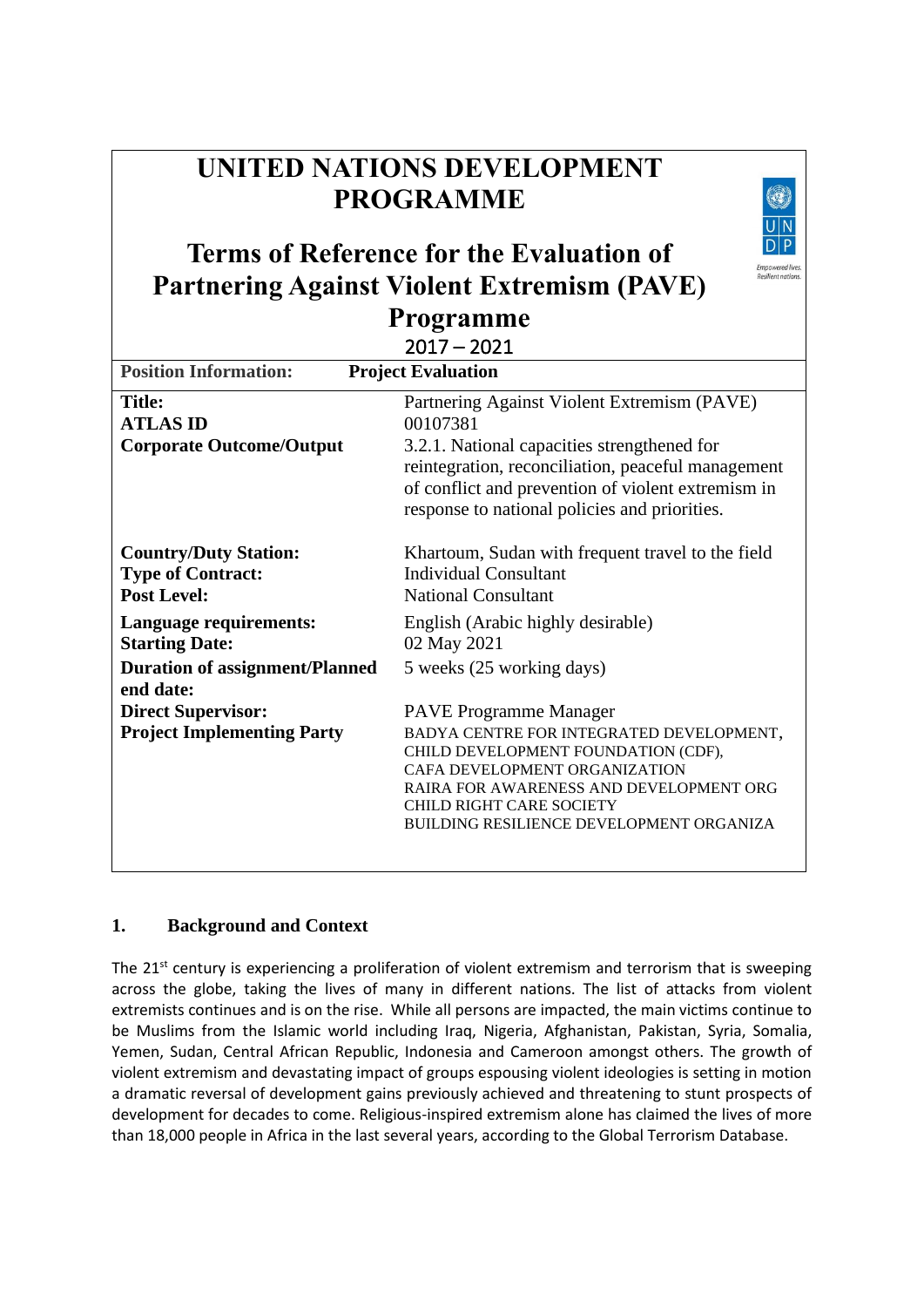Radicalization, an important precursor to violent extremism, is also on the rise globally, impacting different age groups regardless of gender, faith, education, employment status, etc. The impact on the lives and livelihoods of those who have lost family members, friends and colleagues in the multiple tragedies in marketplaces, universities, places of worship and schools is immeasurable. As a result of increasing levels of violence and insecurity, many children and students across the African continent are no longer able to attend school or university, undermining their quality of life both now and prospects for the future. Indeed, the phenomenon is disproportionately impacting youth. Marginalized from political processes, lacking viable employment options and suffering from an increasing sense of marginalization and isolation, youth are easy targets for recruiters who lure or coerce boys and girls and young men and women with a diverse mix of religious narratives, financial incentives, a glimmer of hope, a sense of belonging and identity, and often, with violence.

In 2014, the UN Security Council passed a resolution condemning VE calling upon Member States to support efforts to adopt longer-term solutions to addressing underlying causes of radicalization and VE, including by empowering youth. The resolution, which provides a basis for the UN Global Plan of Action to Prevent Violent Extremism presented to the UN General Assembly in 2015, notes effective responses require promoting political and religious tolerance, economic development, social cohesion, inclusiveness, resolving armed conflicts, and facilitating reintegration and rehabilitation. In particular, the PAVE programme will build upon the stage set by the UN system, complementing the work of other actors through partnerships, collaboration and coordination assisting the Government of Sudan's (GoS) efforts to mitigate VE.

The project will be implemented by UNDP alongside a government counterpart, the Sudan National Commission for Counter Terrorism (SNCCT). Linkages with existing UN frameworks globally includes Sustainable Development Goal (SDG) 16 on peace, justice, and strong institutions; specifically, indicator 16.10 aimed to "Strengthen relevant national institutions, including through international cooperation, for building capacity at all levels, in particular in developing countries, to prevent violence and combat terrorism and crime".

Aligned with the current CPD (2018-2021) Outcome 2: By 2021, community security and stabilization of people affected by conflict is improved through utilization of effective conflict management mechanisms, peace dividends and support to peace infrastructures and durable solutions that augment peaceful coexistence and social cohesion.

Output 2.1. Conflict-affected livelihoods revitalized and stabilized (national). Output 2.2: Local and national peace infrastructures boosted.

Confronted by the wave of radicalization towards VE in neighboring countries and the region by groups such as the Islamic State, Al-Shabaab, Boko Haram, Al Qaeda and others, Sudan is affected by structural 'push' factors including the perception by youth of their exclusion in the social and political fabric of society, inequalities associated with high unemployment, economic disparities, sub-optimal governance performance and rule of law (RoL), insecurity and social isolation related to the youth of Sudanese origin, who migrated back to Sudan from other countries. The country also harbors 'pull' factors associated with identity and individual motives for radicalizing and joining VE groups, such as attaining a sense of purpose and belonging, a sense of adventure and means to increase status through material and social incentives (marriage, money), material awards in the afterlife and fear of repercussions for disengagement among others. Recalling Sustainable Development Goal (SDG) on peace, justice, and strong institutions, the Partnering Against Violent Extremism (PAVE) firmly positions the GoS in the driver's seat for Prevention of Violent Extremism (PVE) efforts with national ownership and capacity development being cornerstone of the PAVE.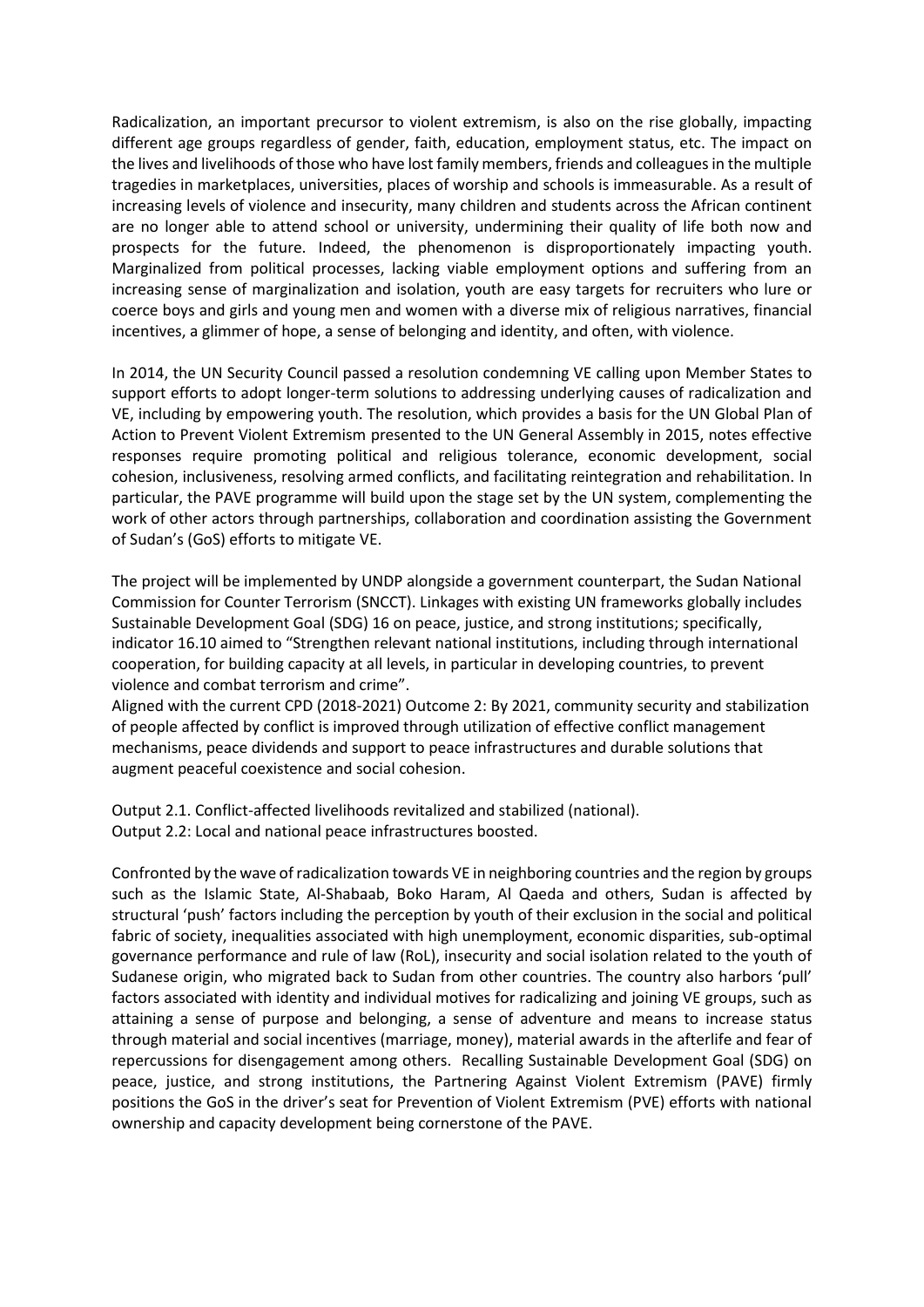As a means to better understand the trends of VE in Sudan, UNDP in coordination with the SNCCT and some civil society actors set precedence by undertaking a ground-breaking gender inclusive study in 2016-17, exploring the drivers behind radicalization and VE in Sudan. Representing a foundational shift in P/CVE for Sudan, 377 key people were interviewed, including former VE group members from the Islamic State and former Guantanamo Bay prisoners, their families, as well as community members and leaders. As is the case in other contexts, evidence suggests several trajectories for radicalization towards VE in Sudan. Specific to Sudan, some persons begin the radicalization process in country. Upon migration into a neighbouring, or non-contiguous country, the process escalates towards VE. A secondary dynamic occurs whereby a person is radicalized towards VE while in Sudan, and then migrates to a foreign country to carry out a violent act. In addition, persons migrating from Sudan are subject to human trafficking where they are coerced into joining VE groups and are subsequently radicalized. The study also suggests that such people move to the Mediterranean coast and onwards to mainland Europe, while some others move into countries such as Libya, Syria and Iraq. The study also showed differences between 'why' people actually associate and join VE groups, and the 'perceptions' of why they join.

Confronted by the wave of radicalization and terrorism in neighboring countries, especially the threats posed by the spread of the Islamic State and other terrorist groups, Sudan currently faces major challenges in addressing radicalization towards violent extremism within its own borders. Sudan is considered an "at risk" country surrounded by violent extremism and affected by push factors that include youth marginalization; social and political inequalities associated with high unemployment, economic disparities, and systematic and institutional corruption. Sudan also harbors pull factors demonstrated by high rates of radicalization, rendering the country particularly vulnerable and a major contributor to violent extremism. While Sudan faces a daunting mix of political, economic, and security challenges, a number of developments and events over the past years represents a potential turning point, notable among them is addressing ongoing conflicts within Sudan, the constitution of the Sudan National Commission for Counter Terrorism (SNCCT), and partial lifting of the sanctions imposed by the United States (US) for the recognition of the efforts made by the Sudanese Government in countering violent extremism and terrorism in Sudan.

#### **Situational Analysis: Sudan's context dynamics of radicalization & violent extremism**

Sudan demonstrates several distinct dynamics and characteristics that the PAVE project considers in the formulation of this project document. Currently 46.5% of the population lives below the poverty line. The national Interim Poverty Reduction Strategy (2012) indicates that poverty remains persistent due to inefficient development plans and strategies, reduced public expenditures on basic services and erosion of land and natural resources. Significant disparities between urban and rural areas contribute to an increasingly urban informal sector accounting for more than 60% of Sudan's gross domestic product (GDP). Investments and services are concentrated in and around Khartoum state. This encourages a rural-urban migration weakening agricultural productivity and deepening poverty in both urban and rural areas. (UNDP Sudan website). The net primary school enrollment rate has reached 67% (male 69% vs. female 64%) in 2009, however, regional disparities account for variances in drivers towards violent extremism. The integration of the joint United Nations Development Programme (UNDP) and SNCCT evidence-based survey underpinning drivers of radicalization of former violent extremists is contextualized cognizant of these. UNDP's regional PVE project document classifies Sudan an 'at risk' country. Transposing this into a policy framework, strategy and programme response benefits from knowing when interventions can occur for persons on the ladder of radicalization towards violent extremism, what options are available, at which point options are no longer viable.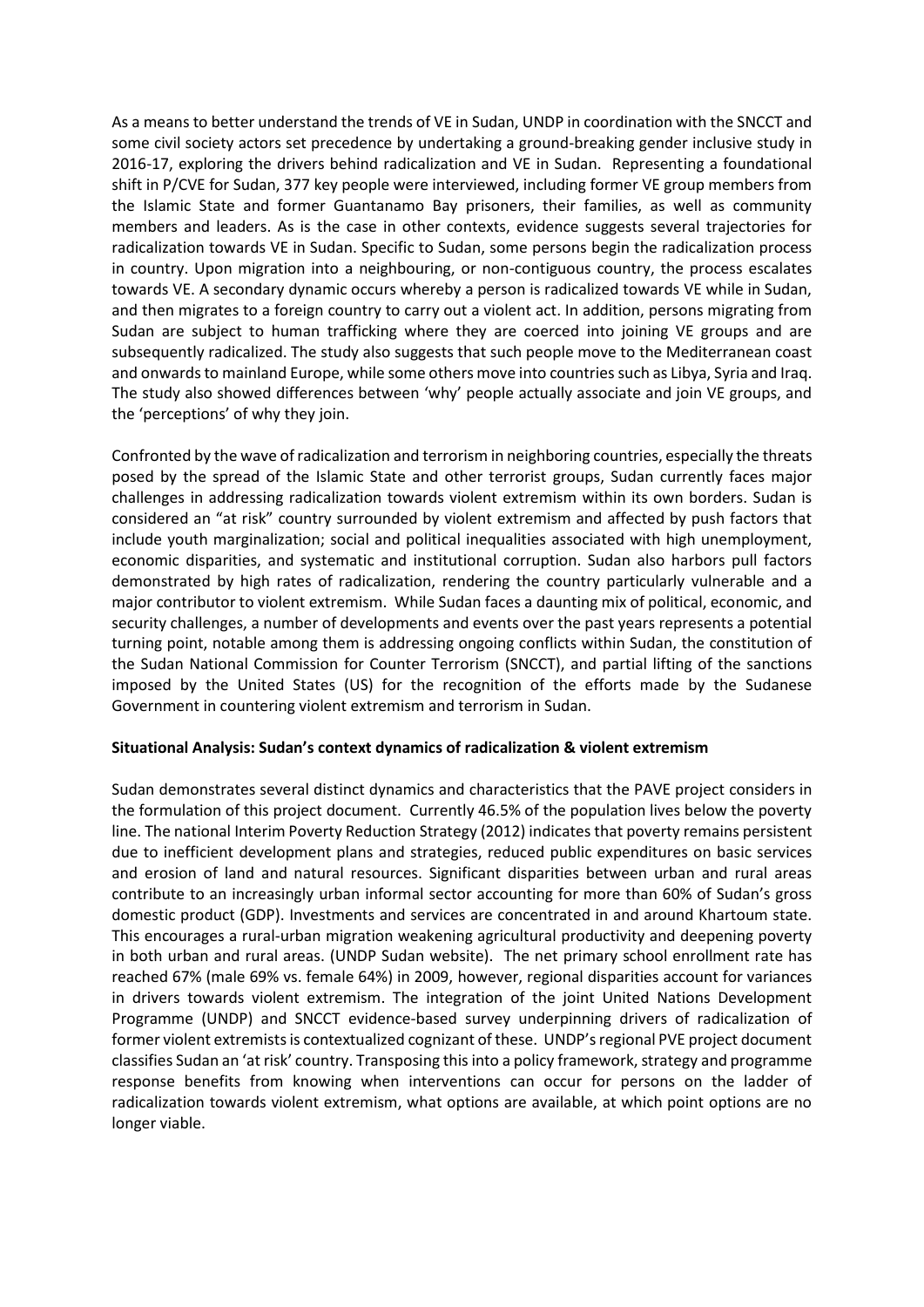Evidence suggests that persons in Sudan may begin the radicalization process in country, and then upon migration into a neighboring, or non-contiguous country, the radicalization process escalates towards violent extremism. This indicates strategic entry points for intervention exist that requires identifying persons on this trajectory and acting prior their physical migration abroad (out-migration), at which point they are no longer accessible by Sudanese partners. This requires a well-structured aspect of regional coordination found embedded towards the end of the PAVE narrative. A secondary dynamic occurs whereby a person is radicalized towards violent extremism while in Sudan, and then migrates to a foreign country to carry out the terrorist act. The programmatic implication within Sudan is that communities and government entities require closer linkages and coordination vertically and horizontally. Meetings with the SNCCT revealed that institutional entities and mechanisms exist to support persons at risk, with a gap being in identification and referral systems. Both cases point towards a PVE response.

A third dynamic addressing persons disengaged from the ISIS, Guantanamo Bay releases, potential Boko Haram members and others – taken together these are referred to as 'formers' – and form the basis from which primary evidence and survey data is derived for violent extremists. This points to the need for rehabilitation, de-radicalization and reintegration. To address these in an inclusive and customized manner, PAVE uses an innovative approach called Reversing Violent Extremism (RVE) to disengage persons, commonly youth, prior to out-migration at which point they are no longer accessible by Sudanese partners. RVE aims to prevent persons from radicalizing into violent extremism by putting in place response measures for persons undergoing rehabilitation, deradicalization and reintegration following disengagement.

Sudan presents unprecedented opportunities to engage. Comparatively, the government and SNCCT display an open and transparent model for engagement unique for such a security sensitive caseload. Sudan is a stable state in a region beset by fragility, conflict and state failure – all conducive for violent extremist fomentation. The impetus to act cannot be understated. Sudan is a supplier of violent extremism regionally and globally, and while enjoying the luxury of not having terrorist attacks on its soil, this may not last. As a stable state the conditions are ripe to test and pilot programme assumptions based on evidence and analysis and go to scale. The lifting sanctions in January 2017 demonstrate the will of the international community to re-integrate Sudan into the global community while recognizing its unique position in contributing to regional and global P/CVE efforts.

As a follow-up, and in response to the increasing trend of violent extremism in Sudan, the Government of Sudan (GoS) established the SNCCT in 2014. Since then the Commission has made significant strides addressing P/CVE. Noteworthy among them is a study conducted in Sudan by UNDP in coordination with the SNCCT that explores the drivers behind violent extremism in Sudan. Preliminary findings from our statistical analysis indicate that believing in religious ideologies (17.7%) supporting the creation of the Caliphate (18%) and economic factors (18%) are the three main factors why individuals join violent extremist groups in Sudan. The reasons individuals remain within the violent extremist group vary, 9% believe that the violent extremist groups can bring change to their situation as Muslims, and 22% out of responsibility and duty, 44% have faith in the ideology of the violent extremist groups. A further 19% remain for the financial benefit. Another interesting findings concerned emotions associated with joining violent extremist's groups, 51% of respondents cited anger towards international community and GoS as a reason for joining.

## **2. Purpose of the Evaluation**

The purpose of this Evaluation is to capture and demonstrate evaluative evidence of UNDP-PAVE programme contributions towards preventing conflict and strengthening social cohesion that will contribute to a peaceful community.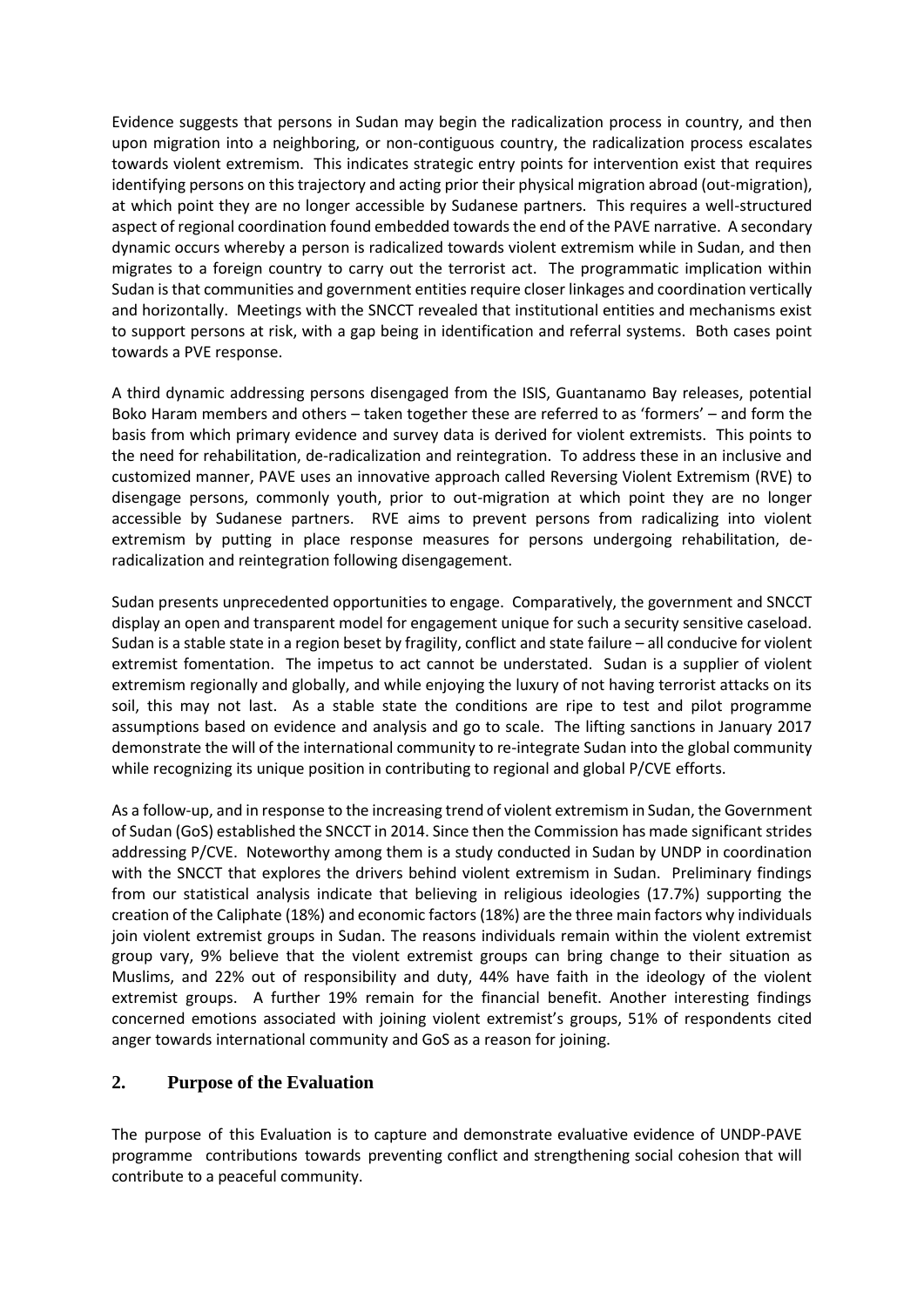The objective of this evaluation is to gain insights into the design and implementation of PAVE as well as identify the programme's shortcomings and recommend timely corrective measures. The review recommendations will be shared with key stakeholders, including government counterparts and funding partners for their endorsement. Such recommendations will be integrated into ongoing PAVE activities to help refine the programme. Therefore, the evaluation is expected to provide an independent assessment of past and ongoing PAVE activity and should provide an opportunity to generate findings and recommendations which are expected to assist in identifying appropriate strategies and operational approaches to strengthen the ongoing programme activity.

The evaluation findings and conclusions must be based on concrete and credible evidence that will support UNDP's strategic thinking for its new programme cycle.

## **3. Scope and objectives of the Evaluation**

The evaluation will cover PAVE activities carried out during the last 4 years (2017 - 2021) in Khartoum (Mayo and Haj Yousif communities), Kassala, White Nile state Gedaref and Gazeira states.

Undertaken mainly under through the PAVE programme outcomes and outputs highlighted below:

#### **Outcome I: At-risk youths and vulnerable people detached from extremist movements and reintegrated into society.**

Output i.i: Former members and affiliates with violent extremist groups '*disengage*', undergo rehabilitation and become well adjusted, functioning members of their communities of return contributing to peace and security, as well as PVE efforts as part of the reintegration process. Output i.ii: Those considered vulnerable to the affects of violent extremist groups, including provision of support, sympathizers and under threat of coerced recruitment, eschew violence and are offered viable social, psychosocial and livelihood alternatives to violent extremism.

#### **Outcome II: Communities and institutions resilient to the effects of violent extremism.**

Output ii.i: Key persons trained through the PAVE programme are capacitated to identify '*at risk'* behavior associated with the radicalization-escalation process and are further able to identify and prioritize the appropriate blend of programmatic responses and interventions on the PVE process. Output ii.ii: Relationships become robust in communities where PVE and RVE are being undertaken as demonstrated by enhanced governance and RoL adherence leading to increased trust and confidence between affected communities, state, and local administration officials.

#### **Outcome III: National and State's capacity strengthened to prevent and address violent extremism in Sudan and the region.**

Output iii.i: The GoS develops and promulgates a *National PVE Strategy* translated into a national policy for dissemination and rollout to the States that takes into account global, regional and subnational issues affecting violent extremism and its impact on peace and security. Output iii.ii: Each of the ten States affected in Sudan is able to translate the *National PVE Strategy* and policy into custom tailored programmatic responses and can effectively report back results of interventions that can be used to modify efforts and inform regional and global practices.

Given the sensitive and complex context of PAVE implementation, it should be seen as a component of a much larger development and peacebuilding strategy with a focus on prevention of violence and community stabilization via creating livelihood opportunities. For this reason, it is prudent that an evaluation be undertaken to understand the extent to which the PAVE process has been successful especially considering its importance in the outreach provided for preventing violence OR stabilizing communities and preventing violence .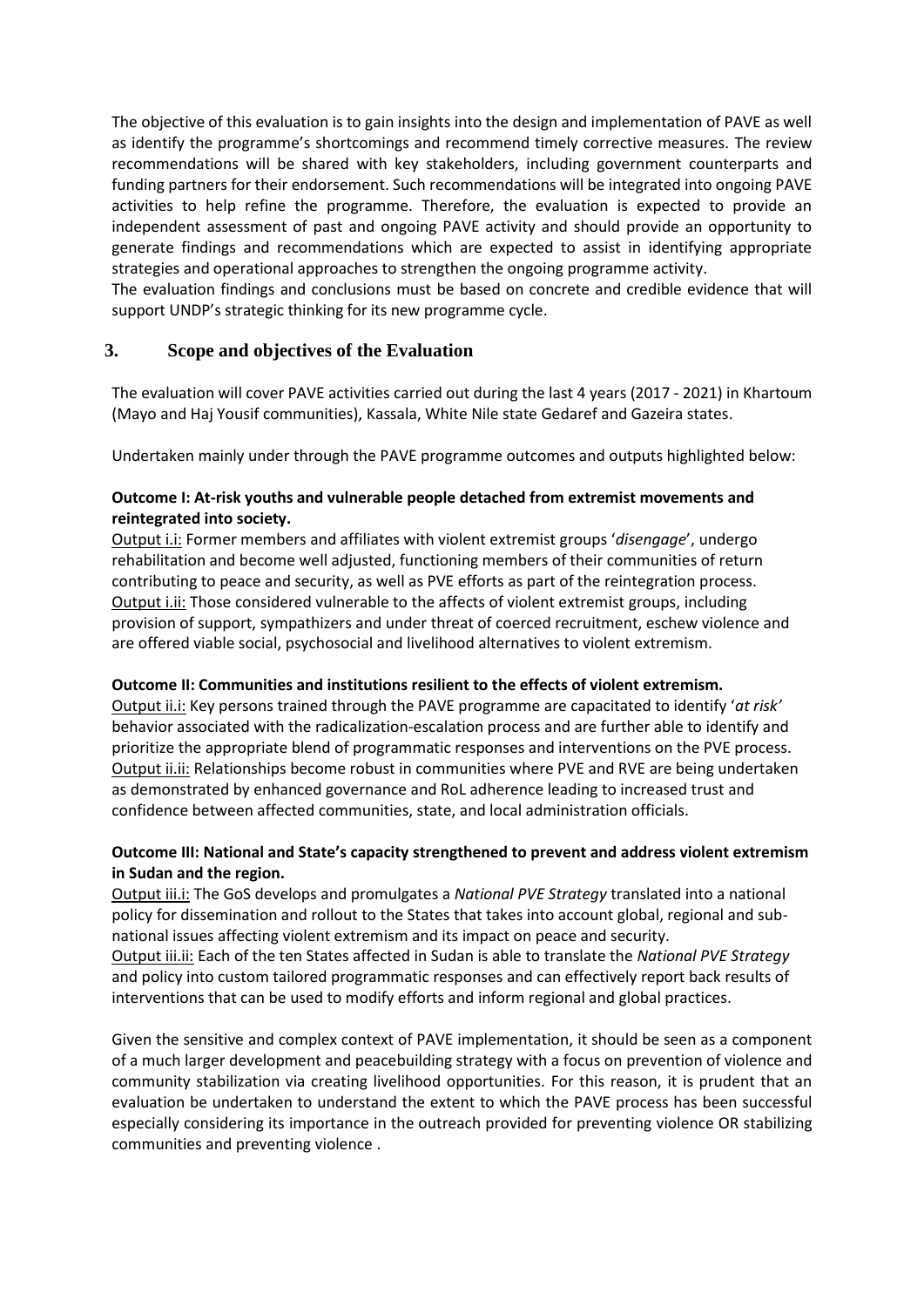The main objectives of the evaluation is to assess the PAVE outreach and activity and the results achieved so far towards meeting the overall objective of the programme ; as well as to generate lessons learned; and best practices and to develop recommendations for future replication of the programme in other parts of Sudan. Special attention will be given to:

- 1. Contribution of the programme at the community level to improve security through capacity development of community members, establishment of community security committees, and community policing
- 2. Contribution of the programme to address the economic push factors of VE such as poverty, exclusion and unemployment, and mitigate frustration of youth, women and other vulnerable populations, and reduce risk of joining violent extremism via access to alternative and sustainable livelihood opportunities in the target communities through vocational training and small business support
- 3. To what extent the workshops, screening of IMAN and discussion created awareness of risk of radical ideas that lead to violent extremism
- 4. To what extend the programme has promoted women empowerment in the targeted communities

## **4. Evaluation Criteria and Key Guiding Questions**

The evaluation will be conducted based on the assessment PAVEs strategic, conception and theory of change. The evaluation criteria, to be considered by the evaluation, include relevance, efficiency, effectiveness, connectedness, sustainability, and inclusiveness within the framework of the following guiding questions as outlined below.

## Relevance

- 1. Has UNDP been able to help design PAVE processes within the context of local and national recovery and other development strategies in Sudan?
- 2. Do the partners, target groups and beneficiaries consider that the interventions contributed to community stabilization, peaceful co-existence, social cohesion and local economic development?
- 3. Have PAVE interventions responded to the needs and priorities identified during the study analysis that was carried out (2017) which informed the design of the programme?

# **Efficiency**

- 1. Have the resources (funds, human resources, time, etc.) of PAVE interventions been efficiently used to achieve the relevant outputs?
- 2. Have PAVE interventions been implemented within intended deadlines and cost estimates?
- 3. What were the strengths and weaknesses of PAVE approach and strategy?
- 4. Have associated risks of the programme at the national and local levels been anticipated and addressed?
- 5. Were management capacities of PAVE adequate to deliver activities in a timely and efficient manner? Management capacity should be assessed on all levels: steering committees, UNDP country office and field offices.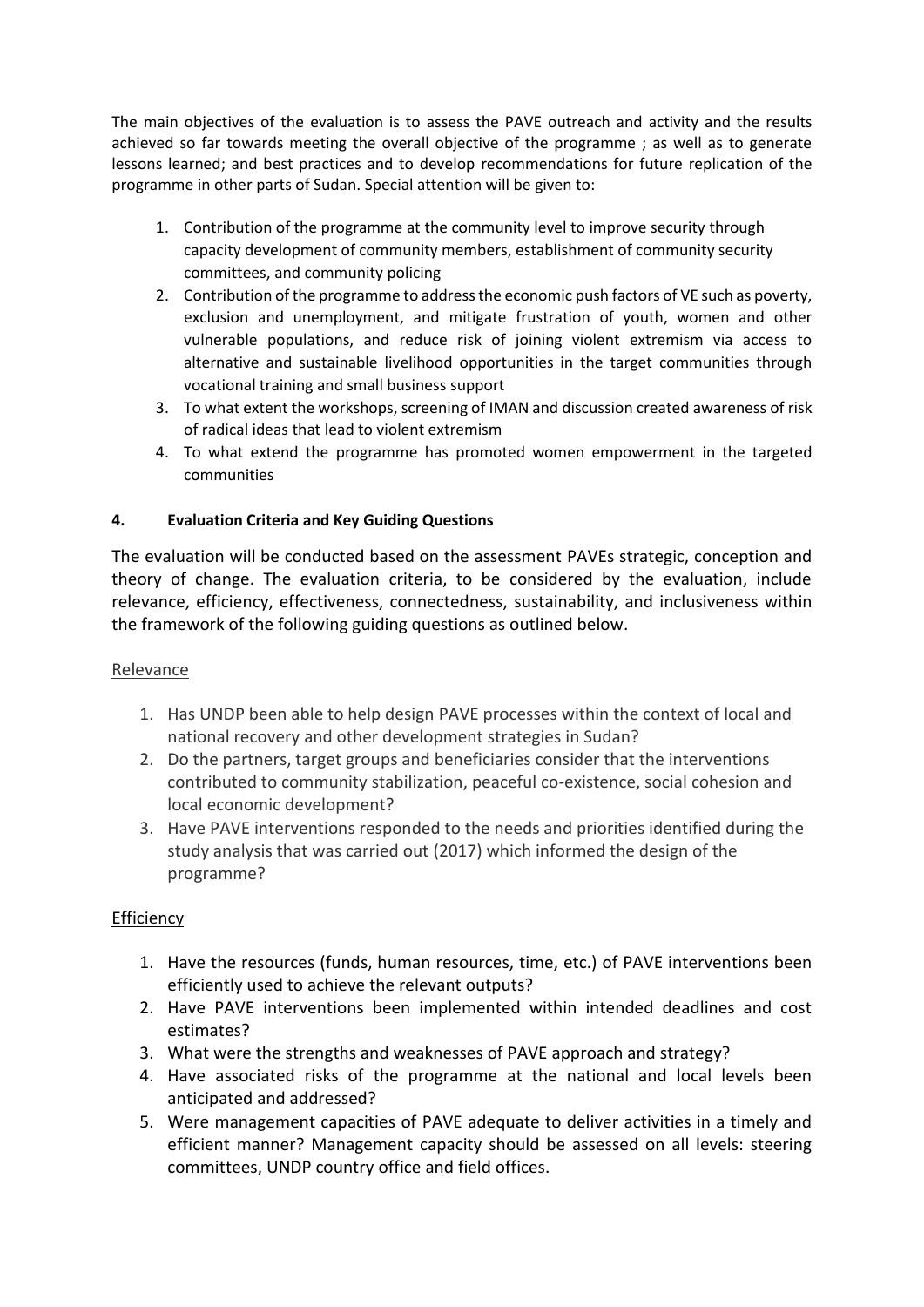- 6. What measures were taken to assure the quality of development results and management practices, both in relation to process and products?
- 7. What monitoring and evaluation procedures were applied by UNDP and partners to ensure greater accountability? Has the M&E set up and capacity been appropriate to deliver information needed for the program?
- 8. Provide a general description of the program set up to include; the organisation, management, the field offices, the various staffing at UNDP, SNCCT and others, the management steering and decision making model (steering committee, project management etc), the financing from different sources, overview of participating local government offices, NGOs and implementing partners

## Effectiveness

- 1. Have PAVE's expected results been achieved and what were the supporting or impeding factors?
- 2. Were the programme approaches for the different components (inclusive livelihoods, awareness raising, the social, peacebuilding and women empowerment components) relevant to achieving the intended outcome and outputs in supporting community stabilization, peacebuilding and social cohesion in targeted areas?
- 3. Have the programme contributed to the capacity building of NGO implementing partners and also Government partners?
- 4. Have the programme been implemented with appropriate and effective inter-agency and partnership strategies? What has been the nature and added value of these partnerships?
- 5. Were UNDP's comparative advantages perceived/interpreted well to contribute to community stabilisation reflected in the division of responsibilities in implementing the programme?
- 6. To what extent has the SNCCT contributed in advancing PAVE programme?
- 7. To what extent has the capacity development of NGOs and government counterparts strengthened the services delivery?

## **Connectedness**

- 1. To what extend the PAVE interventions, at the local level, were coordinated with other interventions?
- 2. Have the programme built on / match the individual and local capacities/ needs?
- 3. To what extend did the programme formed as part of as integrated package

## Sustainability

1. To what extent was sustainability considerations taken into account in the design and implementation of PAVE interventions, results definition and monitoring of reintegration?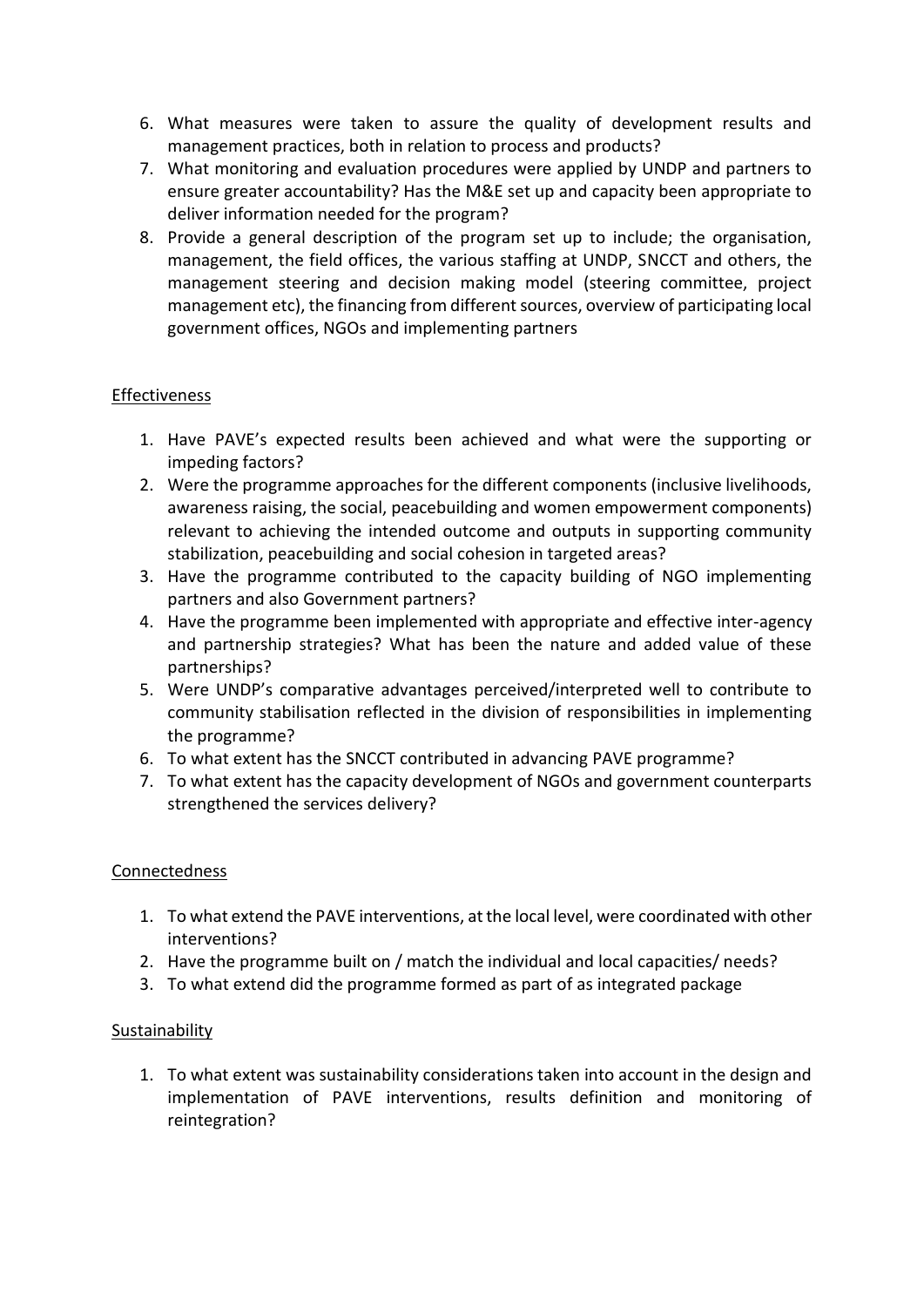- 2. Were exit strategies appropriately defined and implemented, and what steps have been taken to ensure sustainability of results to support community stabilization and women empowerment?
- 3. How did the development of partnerships at the national and state level contribute to sustainability of the results?
- 4. Assessed whether the community support given has been able to establish selfsustained development (as regards, CMCs, youth clubs, Peace committees, livelihood activities etc. etc.).
- 5. How many communities have been "graduated" in that sense of the communities supported? If communities supported have NOT been able to sustain – what are the reasons for that? To me this is a key question

## Impact

- **1.** What has been the general effect (both positive and negative) of the programme on its direct and indirect beneficiaries?
- **2.** The PAVE program contain distinct and different programmatic parts (e.g. security committees, livelihood activities, awareness raising ). Have all parts been effective in delivering against the objective? If not, why? How can the outcome of help in the design of the next phase of PAVE? What aspects should be included in the next phase, and what could we perhaps leave out?
- **3.** Mention the different forms of impact that can be distinguished: direct and indirect, intended and unintended for project beneficiaries.
- **4.** On trainings offered, what has happened with the knowledge gained in the training initiatives and skills development for project beneficiaries? How has the advocacy promoted prevention? Will it be recommended for the next phase? What are the lessons learnt and best practices of the screening ?
- **5.** Did project participants usefully apply their knowledge and use it to further develop/improve their role in society?
- **6.** Was there clear evidencing of PAVE results and recognition of the role of UNDP and the donors

## **5. Evaluation Approach and Methodology**

The evaluation methodology should employ a participatory results-oriented approach that involves project implementers, targeted beneficiaries and other community members and relevant stakeholders and provide evidence of achievement of expected outputs through the use of quantitative and qualitative methods. On the basis of the evaluation objectives and questions, it is expected that the consultant will propose an evaluation methodology and agree on a detailed plan for the assignment as part of the evaluation inception report. This inception report should be finalized and approved in consultation with the project team as well as other relevant UNDP staff. More specifically, the findings of the evaluations and the recommendations will be grounded in evidence and analytical work derived from the following methods at minimum:

- Desk review of PAVE relevant documents and reports
- Meetings/ discussions with Stakeholders including Government partners, NGO Implementing Partners, donors etc.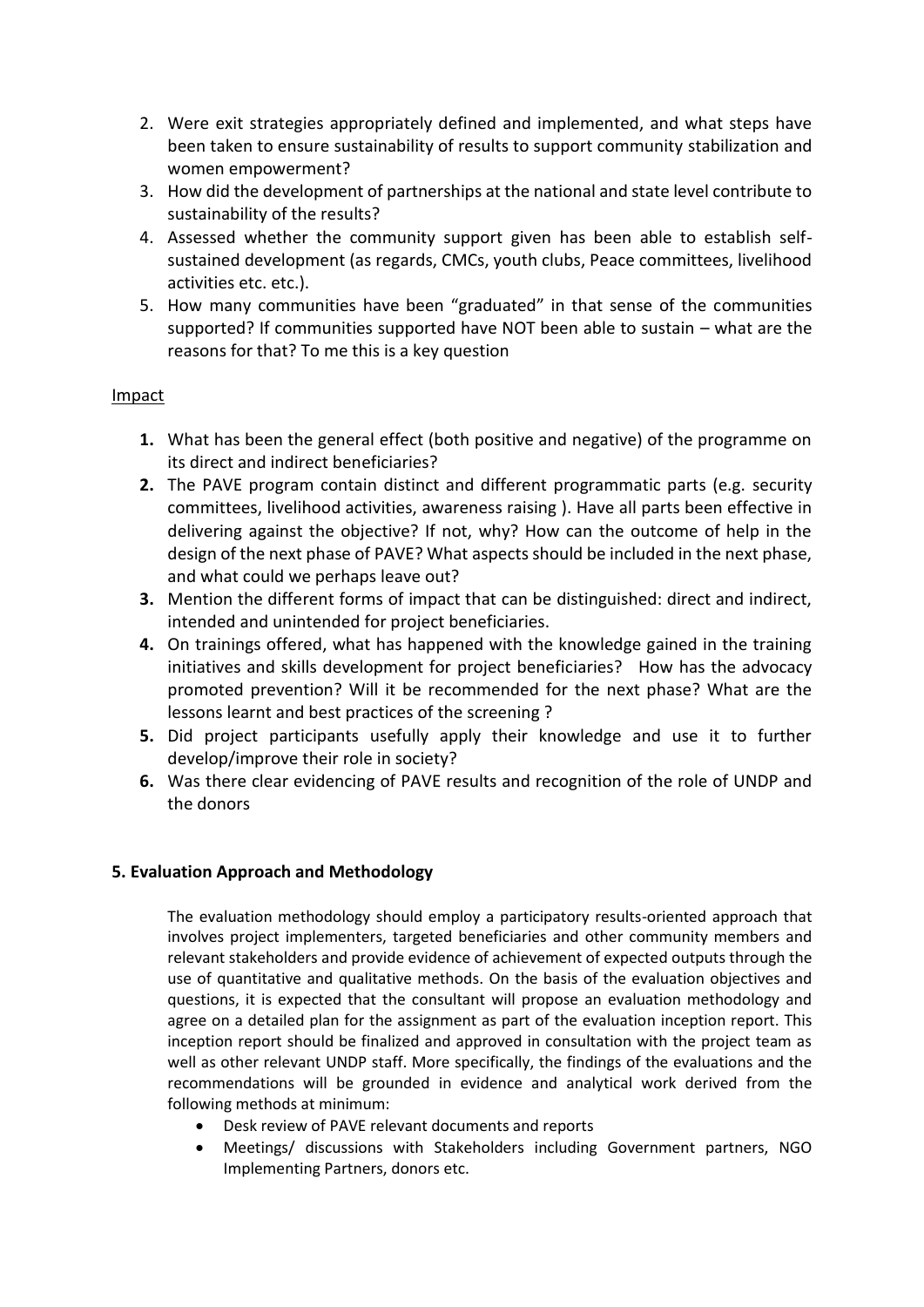- Field visit (at least two- States) to meet and consult with beneficiaries and state level stakeholders and to collect quantitative & qualitative data from beneficiaries and community members, partners, implementing partners, government, beneficiary institutions.
- Interviews with key informant and Focus Group Discussions with sample of project beneficiaries
- Assistance will be provided by UNDP in the identification of key stakeholders, and in organizing the schedule of interviews, focus groups, and site visits
- Ensure gender equality and women's empowerment are included in the methodology for addressing gender-specific issues.
- Evaluation cross-cutting issues such as Human rights , Anti-corruption ,Gender Equality ,Climate change , Governance, tolerance and the rule of law sample questions for Human rights; To what extent have poor, indigenous and physically challenged, at risk communities and other disadvantaged and marginalized groups benefited from PAVE interventions

## **6. Evaluation products/Tasks and Deliverables**

The evaluation shall be led by an independent consultant. The consultant shall have the overall responsibility for conducting the evaluation including the development and submission of the draft and final evaluation reports.

The key tasks of the consultant include:

- Develops an inception report detailing the design, methodology (including the methods for data collection and analysis criteria for selection of field locations, required resources), and work plan of the evaluation.
- Advise on the data collection and analysis tools including review of all relevant documentation.
- Oversees and quality assures the preparation of the evaluation and takes a lead in the analysis of the evaluative evidence.
- Takes the lead in the analysis of the evaluative evidence and administrates the analysis of the results of the data collection exercise.
- Leads the stakeholder feedback sessions, briefs UNDP on the evaluation through informal sessions and finalizes the report based on feedback from the quality assurance process.
- Delivers draft and final evaluation reports.

It should be noted that above list of deliverables, together with the implementation timeframe might be subject to review and revision by UNDP in discussion with the consultant in the event of unexpected changes to the context/ working environment in Sudan during the consultancy period, given the operating context of COVID-19, etc

#### **Profile:**

- Master's Degree in a relevant discipline
- More than 5 years of relevant international development experience in designing/implementing PVE projects in conflict /post conflict countries.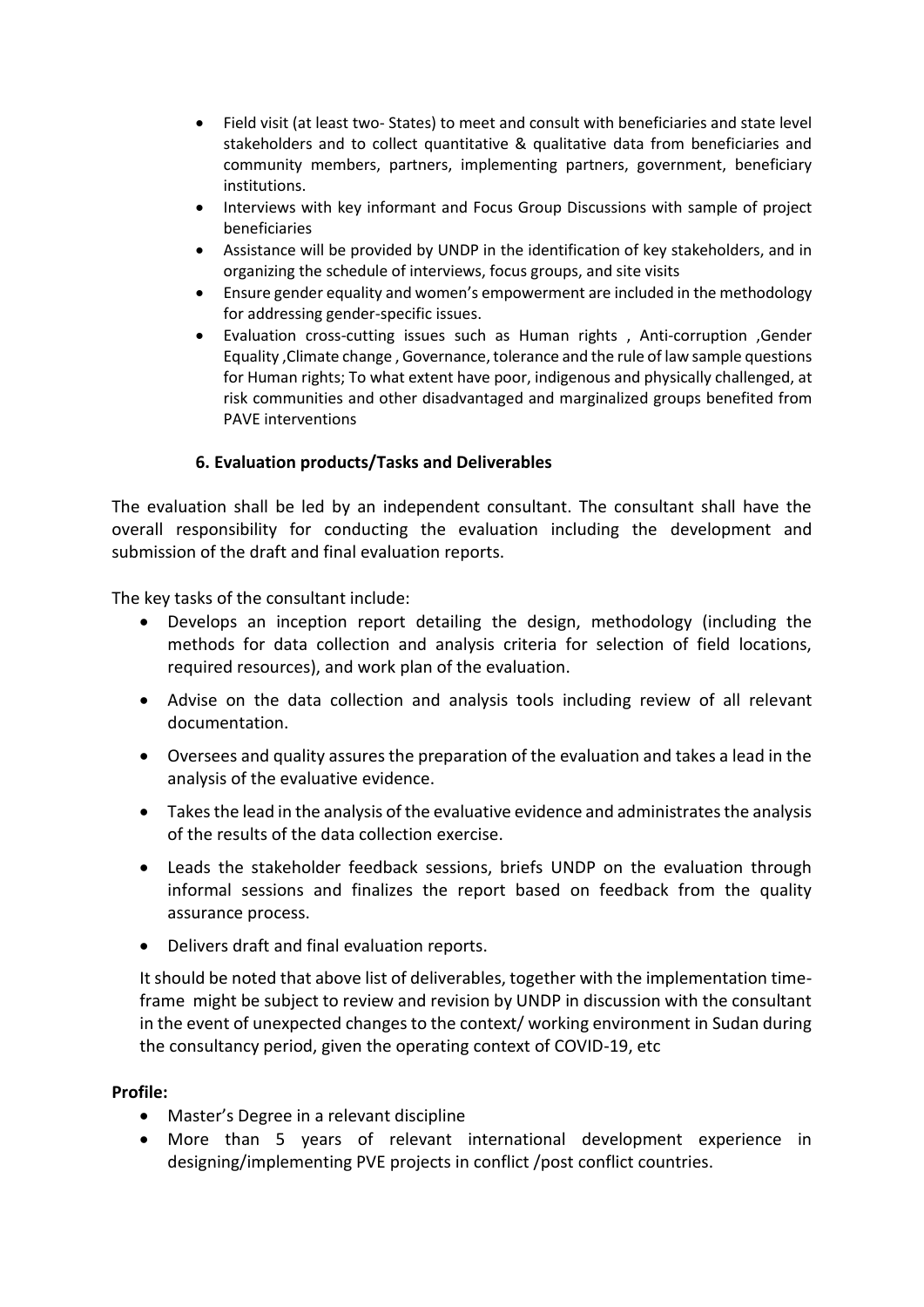- 15 20 years of relevant experience
- More than 5 years of international experience in the field)
- Experience in reviewing projects/programmes of UN agencies (preferably UNDP).
- Regional expertise in either Africa or Arab countries will be an advantage
- Strong analytical and research skills with experience with participatory approaches
- Facilitation skills and ability to manage diversity of views in different cultural contexts.
- Demonstrated capacity for strategic thinking, communication skills and ability to produce a high quality report in a short period.
- Fluent in English language.
- Must be available on the anticipated start date.

## **Outputs/Deliverables:**

The evaluation consultant will produce the following outputs, at minimum:

- Inception Report: at the end of the first week of the assignment, the evaluation consultant will submit an Inception Report, which should include detailed evaluation methodology, and evaluation matrix explaining the methods for assessing each evaluation criteria and the associated evaluation questions including proposed sources of data. The inception report should also include the proposed evaluation work-plan detailing schedule of tasks, activities and deliverables, with clear responsibilities in coordination with the CSO supporting in data collection.
- *Evaluation brief*: The consultant will be asked to present his/ her preliminary findings, for UNDP staff and major stakeholders, for discussion and validation
- *Draft evaluations report: The consultant will provide* draft report, covering the issues outlined in the terms of reference including evaluation findings and conclusions, lessons, and recommendations, *for review* by the programme unit and the key stakeholders.
- Final evaluation report<sup>1</sup>: The final report incorporates the inputs resulting from the review of the draft report as relevant.

## **Timeframe for the evaluation process**

The estimated time for conducting this evaluation is 25 working days, starting from the date of commencement mentioned in the contract that will be signed by the consultant, as per the below tentative timetable.

Day 1-2: Initial desk review (Home based)

- Day 3-5: National consultant meeting and initial consultations
- Day 6 : Submission of the Inception Report
- Day 7-10: Interviews, consultations, and meeting (Khartoum)

<sup>•</sup> Refer to  $1$  UNDP Evaluation Report Template.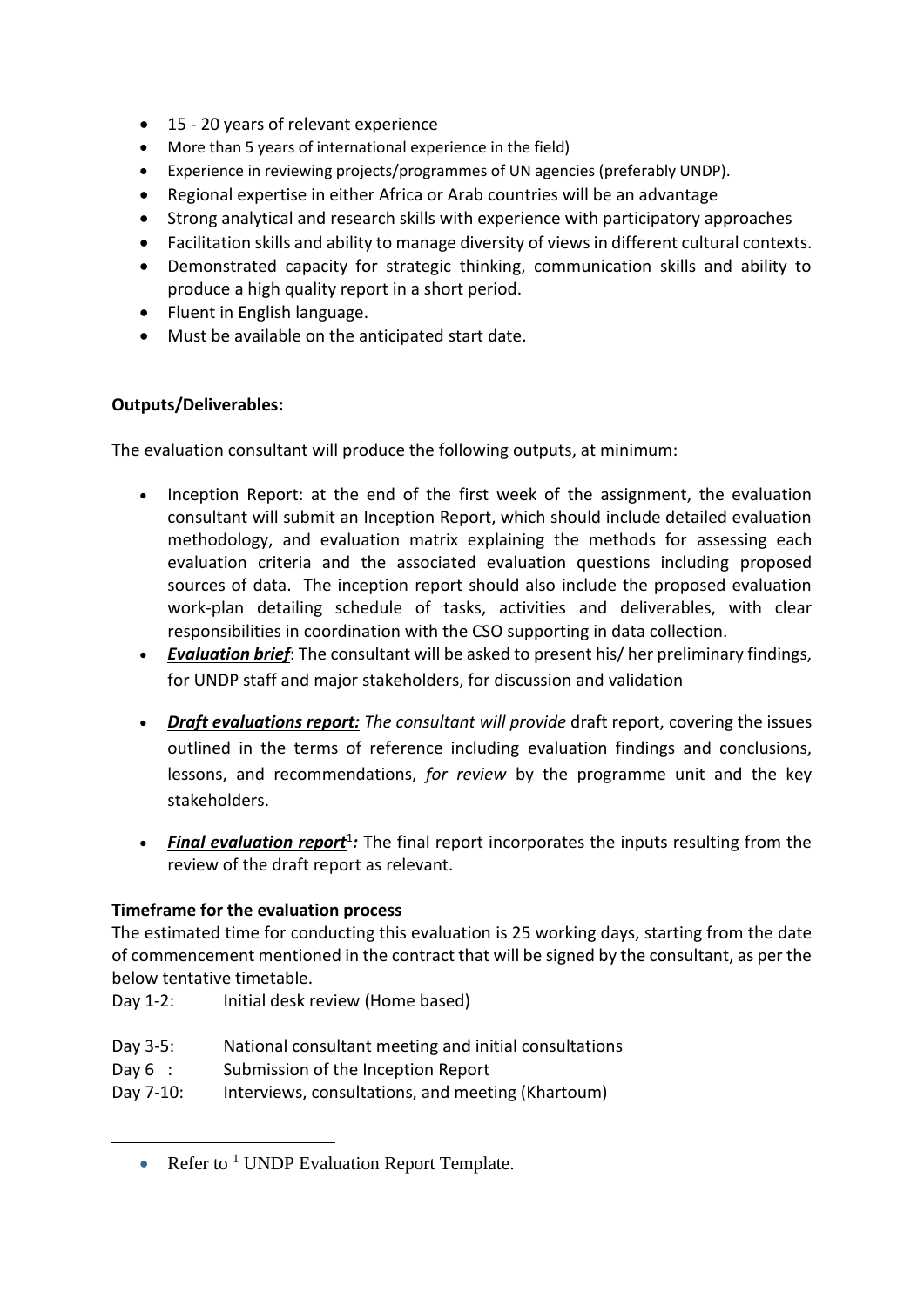|                | Day 11-18: Field visits for selected states covering institutions and beneficiary       |
|----------------|-----------------------------------------------------------------------------------------|
| communities    |                                                                                         |
|                | Day 19-21: Follow-up meetings, analysis of the information collected and preparation of |
| a draft report |                                                                                         |
| Day 22:        | Presentation of draft conclusions and recommendations to stakeholders                   |

Day 23-25: Incorporate/ respond to UNDP/ stakeholders comments on the draft report (if deemed appropriate) and submission of final report. Prepare a PowerPoint presentation of the report, including contents, design and lay-out and conduct presentation/debriefing to UNDP and relevant partners

## **7. Implementation Arrangements:**

The Programme Manager will oversee all stages of the evaluation conduct to ensure that the process is being conducted as per the agreed plan and guidelines. The PM will coordinate with UNDP Country office team and UNDP senior management on the evaluation process. The PAVE programme staff will provide administrative and logistical support and will facilitate coordination and liaison with key stakeholders in Khartoum and the field.

Additionally, UNDP will constitute evaluation "Reference Group" comprised of key stakeholders and UNDP relevant staff. The Reference Group will guide the evaluation process and will provide methodological and substantive inputs into the evaluation process as well as peer review of the evaluation deliverables. The evaluation is based on the DAC quality standards for development evaluation and will use the following DAC criteria: relevance, efficiency, effectiveness, connectedness, sustainability, and impact.

## **8. Evaluation Ethics:**

This Evaluation will be conducted in accordance with the principles outlined in the Ethical Guidelines for Evaluation (UNEG 2008) to ensure the credibility and integrity of the evaluation process and products. The consultants must use measures to ensure compliance with the evaluator code of conduct including measures to safeguard the rights, safety and confidentiality of the individual and communities interviewed, particularly permissions needed to interview or gather information about children and young people and provisions to store and maintain security of collected information and protocols to ensure anonymity and confidentiality. The consultants shall respect differences in culture, local customs, religious beliefs and practices, while applying evaluation methods and tools.

## **9. Duty Station**

The duty station will be Khartoum with visits to the project sites if the situation allows, however we are flexible in case the situation does not allow the consultant to travel due to COVID-19 restrictions imposed by the government and the consultant can operate remotely.

## **10. Scope of Price Proposal and Schedule of Payment**

The consultancy fee will be determined on a lump sum basis. The lump sum amount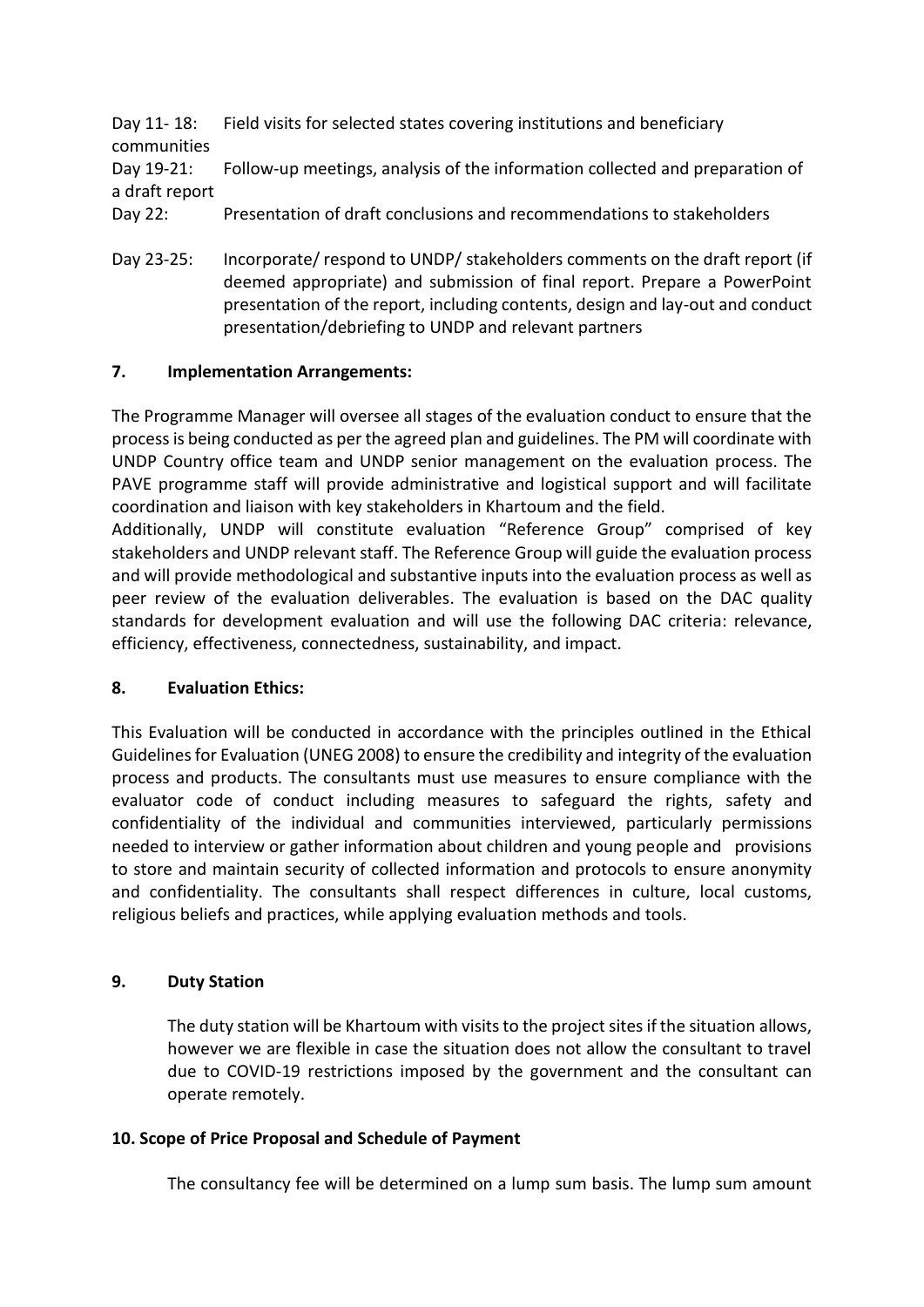must be all-inclusive, and the contract price must be fixed regardless of changes in the cost components. Payment will be made twice, after submission of inception report and after submission of Final Report with confirmation letter from PAVE programme stating satisfaction with work carried by the Consultant.

|                                     | Deliverables                                                                                                                                                                                                                                                                                                                                                     | Deliverable     | Deliverable  | Payment        |
|-------------------------------------|------------------------------------------------------------------------------------------------------------------------------------------------------------------------------------------------------------------------------------------------------------------------------------------------------------------------------------------------------------------|-----------------|--------------|----------------|
|                                     |                                                                                                                                                                                                                                                                                                                                                                  | Timeline        | Due Date     | Milestones (%) |
| $\bullet$                           | <b>Milestone 1</b><br>Meeting briefing with UNDP<br><b>Desk</b><br>review,<br>Evaluation<br>design,<br>methodology<br>and<br>updated workplan including<br>the list of stakeholders to be<br>interviewed.<br>Submission of the Inception<br>report                                                                                                               | 6 working days  | 9May 2021    | 40%            |
| $\bullet$<br>$\bullet$<br>$\bullet$ | <b>Milestone 2</b><br>Interviews with UNDP<br><b>PVE</b><br>partners,<br>key<br>Programme<br>stakeholder<br>and<br>groups<br>programme beneficiaries.<br>Site visits to the selected<br>States and collect qualitative<br>and quantitative information<br>Submission of draft evaluation<br>report<br>Briefing and validation session<br>with the UNDP PAVE team | 14 working days | 27 May 2021  | 30%            |
| $\bullet$                           | <b>Milestone 3</b><br>Recommendations<br>provided<br>by the UNDP PAVE team are<br>embedded.<br>Submission<br>of<br>the<br>final<br>evaluation report                                                                                                                                                                                                             | 5 working days  | 03 June 2021 | 30%            |

# **11. Criteria for Selection of the Best Offer**

The offers received from the candidates will be evaluated using combined scoring method. The combined scoring method assesses the offers with technical merits of the proposals – where the qualifications and methodology will be weighted a maximum of 70%, and later combined with the price offer which will be weighted a